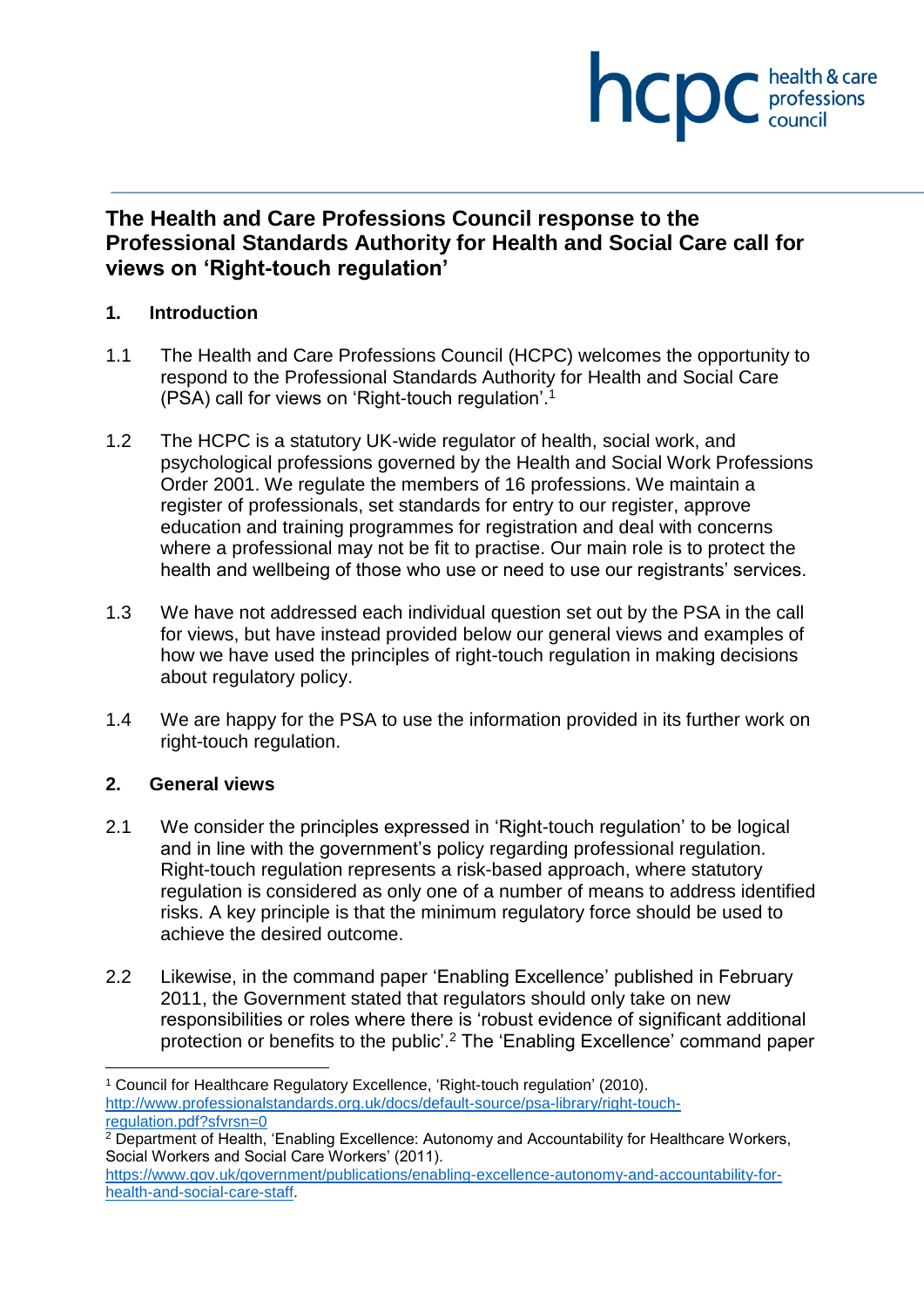also emphasises a risk-based, proportionate and cost-effective approach to ensuring public safety and confidence in the professions. We have found the consistency in approach of these documents helpful and have used them jointly in considering regulatory policy issues.

2.3 However we do note some room for subjectivity in the way the right-touch regulation principles might be applied. We would welcome the development by the PSA of a decision tool (or similar) to assist regulators to use the right-touch regulation methodology in a more systematic way. This would ensure that the principles are duly considered at the start of the decision-making process (e.g. about whether to increase the degree of regulation in a certain area), rather than used afterwards as a way of defending or justifying a decision that has already been made.

## **3. Applying the principles – Annotation of the Register**

- 3.1 The HCPC has used the principles in 'Right-touch regulation' in making decisions about regulatory policy. Specifically, in deciding whether to annotate the Register to indicate advanced qualification or post-registration specialism within a profession, we considered to what extent annotation would be in line with right-touch regulation.
- 3.2 In late 2010 and early 2011, we consulted on criteria to be used to decide whether to annotate a post-registration qualification on the Register. Subsequently in late 2011, a policy statement was agreed by the Council which stated that we will only annotate the Register where we are legally required to do so or in exceptional circumstances where:
	- there is a clear risk to the public if the Register is not annotated and the risk could not be mitigated through other systems;
	- annotation is a proportionate and cost-effective response to the risks posed;
	- the qualification annotated on the Register is necessary in order to carry out a particular role or function safely and effectively; and
	- preferably there is a link between the qualification and a particular title or function which is protected by law.
- 3.3 In analysing the results of the consultation and in formulating the policy statement, we concluded that decisions made about risk should be reasonable, appropriate and informed by best practice and evidence, with reference to a number of different ways of conceptualising risk including the methodology laid out in 'Right-touch regulation'.
- 3.4 In May 2012, the Council considered whether to annotate the Register of chiropodists / podiatrists who have completed further qualifications in podiatric surgery. The discussion paper explored the 'right-touch regulation' model in detail as a means of deciding whether annotation was a proportionate and costeffective step.<sup>3</sup>

 $\overline{\phantom{a}}$ <sup>3</sup> HCPC Council, 'Annotation of the Register – qualifications in podiatric surgery' (10 May 2012). http://www.hcpc-uk.org/assets/documents/10003A3Eenc06-annotationofregisterpodiatricsurgery.pdf (see Appendix 2).